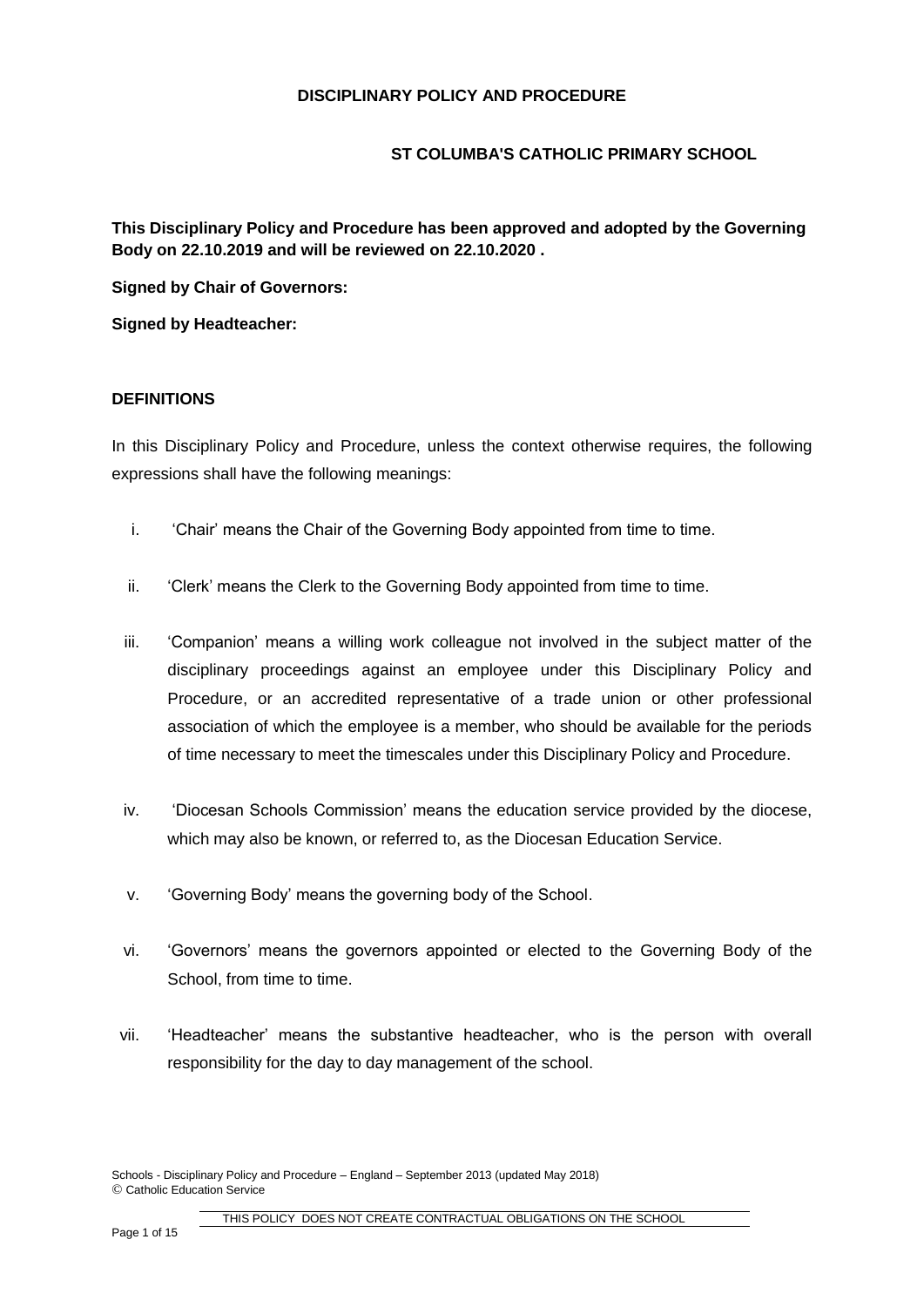- viii. 'School' means the school or college named at the beginning of this Disciplinary Policy and Procedure and includes all sites upon which the school undertaking is, from time to time, being carried out.
- ix. 'Vice-Chair' means the Vice-Chair of the Governing Body elected from time to time.
- x. Misconduct means any action or inaction which contravenes the provisions of the employee's contract of employment, the rules laid down by the Governing Body and/or any Professional Code of Conduct and Practice. In such cases the Disciplinary Policy and Procedure will apply and the Capability Policy and Procedure may also apply.

## **1. SCOPE OF PROCEDURE**

- 1.1 This Disciplinary Policy and Procedure applies to you if you are an employee or worker at the School (hereinafter referred to as an "employee" or "you").
- 1.2 The purpose of this procedure is to provide a structure to address any issues or concerns that the Governing Body/School may have relating to an employee's conduct.
- 1.3 An employee is entitled to have access by arrangement to their personal file and to request the deletion of time-expired records in line with the provisions of the General Data Protection Regulation (GDPR).
- 1.4 The Governors delegate their authority in the manner set out in this procedure.
- 1.5 There may be some occasions where an employee's lack of capability could also be described as lack of competence. This Disciplinary Policy and Procedure and the School's Capability Policy and Procedure may be used concurrently whilst the School endeavours to ascertain if the lack of capability is Misconduct or lack of competence.
- 1.6 There may be occasions where an employee's conduct could relate to their health. This Disciplinary Policy and Procedure may be used concurrently with the School's Sickness Absence Policy and Procedure. In particular, if an employee is absent from School on sick leave following this Disciplinary Policy and Procedure being invoked, the School may use its Sickness Absence Policy and Procedure depending on the specific circumstances.
- 1.7 Subject to Paragraph 1.2(a) and (b) of the School's Grievance Resolution Policy and Procedure, there may be occasions when an employee attempts to use the School's Grievance Resolution Policy and Procedure in connection with actions taken under this Disciplinary Policy and Procedure. This shall not lead to any automatic delay or pause in the conduct of any matters under this Disciplinary Policy and Procedure.

Schools - Disciplinary Policy and Procedure – England – September 2013 (updated May 2018) © Catholic Education Service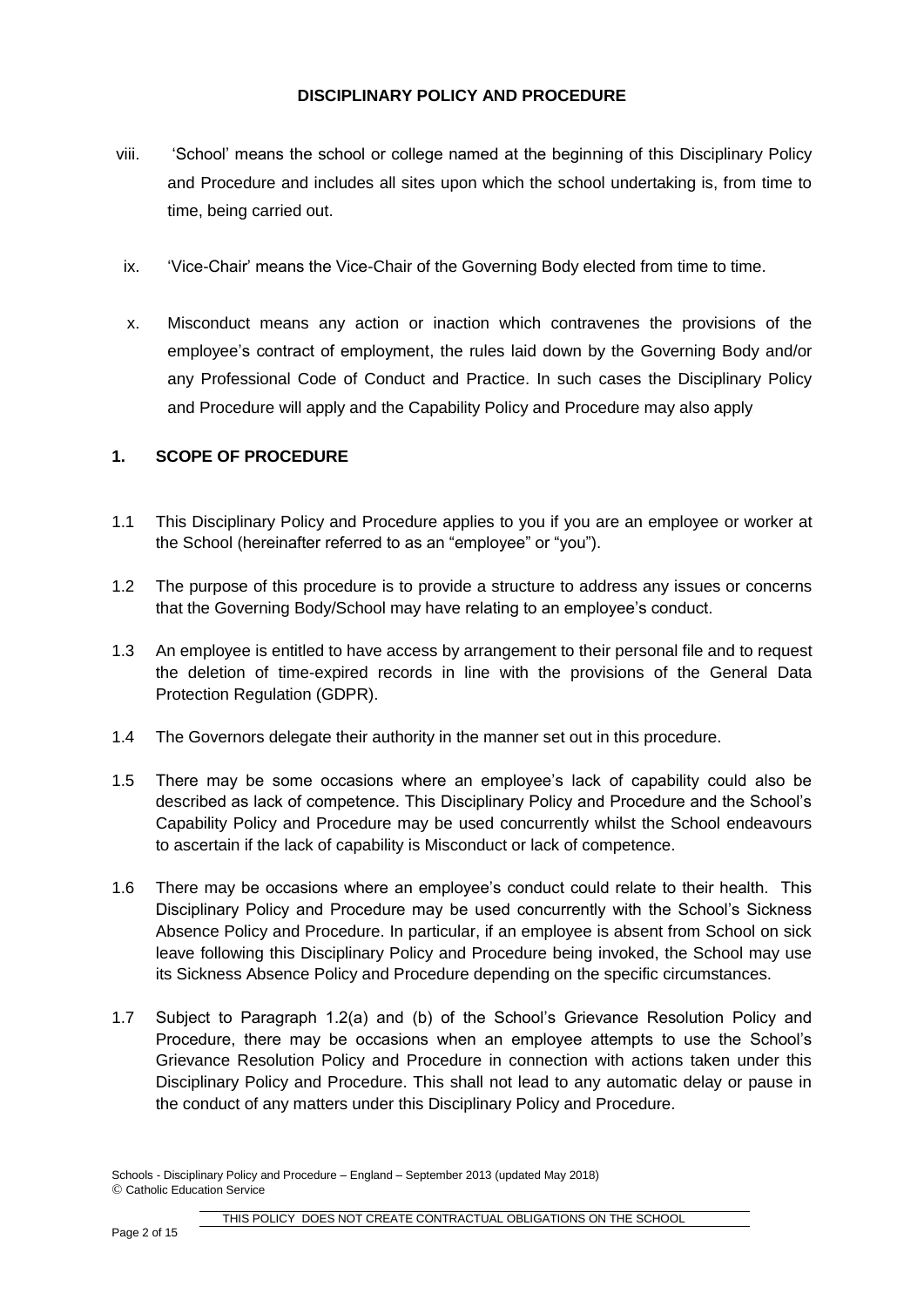- 1.8 There may be occasions, for example in relation to child protection allegations, where this procedure needs to be modified to comply with the requirements of the School's Child Protection and Safeguarding Policies, for example, by allowing the Local Authority Designated Officer to offer advice to Governors at appropriate stages.
- 1.9 In this policy "working day" means any day on which you would ordinarily work if you were a full time employee. In other words "working day" will apply differently to teaching and non-teaching staff. However, part-time and full-time staff will not be treated differently for the purposes of implementing this policy and procedure.
- 1.10 The School is committed to ensuring respect, objectivity, belief in the dignity of the individual, consistency of treatment and fairness in the operation of this Policy. This commitment extends to promoting equality of opportunity and eliminating unlawful discrimination throughout the school community.
- 1.11 This Disciplinary Policy and Procedure offers opportunities to ensure justice for teachers, support staff and pupils alike and has the potential for the expression of Christian qualities such as honesty, self-knowledge, respect for others and their gifts, recognition of the needs and achievements of others, challenge of self and others, personnel growth and openness.
- 1.12 Relevant information from the appraisal process, including the Appraisal Report, may be taken into account in this Disciplinary Policy and Procedure and/or the School's Capability Policy and Procedure. It should be noted that the Appraisal Policy and Procedure does not form part of this Disciplinary Policy and Procedure or any other policy and procedure.
- 1.13 The management of unsatisfactory performance and related investigations will be treated in confidence as far as possible by all parties involved at all stages of this Disciplinary Policy and Procedure.
- 1.14 The School will maintain records of all interviews and reviews which take place under this Disciplinary Policy and Procedure for a period of up to 12 months or longer where necessary and where there is an applicable lawful basis under the GDPR for extending the retention period. All data and evidence collected is to be shared between all the relevant parties, where appropriate and where there is an applicable lawful basis under the provisions of the GDPR.
- 1.15 All matters of managing disciplinary issues and related investigations will be treated in confidence as far as possible by all parties involved throughout all stages of this Disciplinary Policy and Procedure.

## **2. INFORMAL ACTION**

2.1 Sometimes potential disciplinary issues can be resolved informally in the workplace. This involves drawing the employee's attention to the perceived unsatisfactory conduct.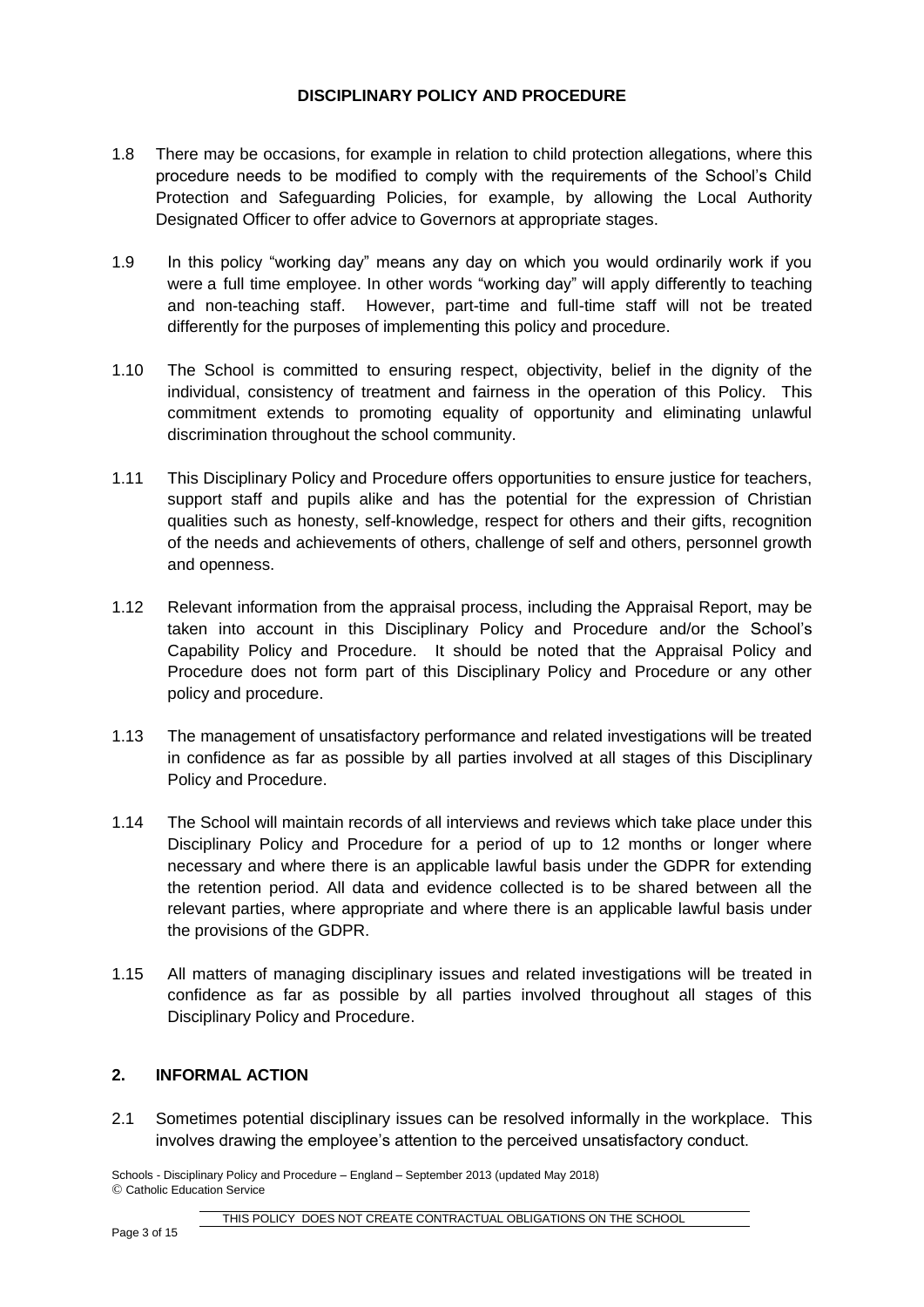- 2.2 Your line manager may give you an informal statement of concern at any time about any conduct or performance falling short of the standard expected and in many cases the right word at the right time and in the right way may be all that is needed.
- 2.3 A statement of concern may be verbal or recorded in writing and referred to at a later stage to evidence that an informal approach was attempted and the success or failure of such an approach. Written statements of concern will not normally be kept on record for longer than 12 months depending on the circumstances and should not be regarded as disciplinary sanctions.
- 2.4 Failure to comply with informal action should not, on its own, be used as justification for issuing a higher form of sanction than would otherwise have been imposed under the formal process.

### **3. SUSPENSION**

- 3.1 In cases where the Investigating Manager considers that it is appropriate the Headteacher or the Chair may suspend you for a period of up to ten working days.
- 3.2 Depending on the specific circumstances; the employee should be given the opportunity to attend a suspension meeting to comment on the perceived necessity to suspend within the context of the investigatory purpose before a decision is taken to suspend. The employee may be accompanied by a Companion during the suspension meeting, where practicable.
- 3.3 A record should be kept of the determined purpose of suspension for a period of up to 12 months and of any alternatives to suspension that were considered.
- 3.4 The Headteacher must inform the Chair of the suspension or, in the event of suspension by the Chair, the Chair must inform the Governing Body (excluding staff Governors).
- 3.5 This period of suspension may be extended subject to review by the Chair every 10 working days. The reason(s) for extending the suspension will be confirmed in writing as soon as reasonably practicable.
- 3.6 Only the Governing Body may end the suspension.
- 3.7 Notification of suspension should ideally be undertaken in person but may, where circumstances dictate, be notified to the employee in writing. If notification of suspension is undertaken in person it will be confirmed in writing.
- 3.8 ACAS suggests that suspension may, whilst investigations are carried out, be appropriate where:
	- (a) Relationships have broken down
	- (b) Gross misconduct is alleged
	- (c) There are reasonable concerns that evidence or witnesses could be prejudiced by the employee's presence during the investigation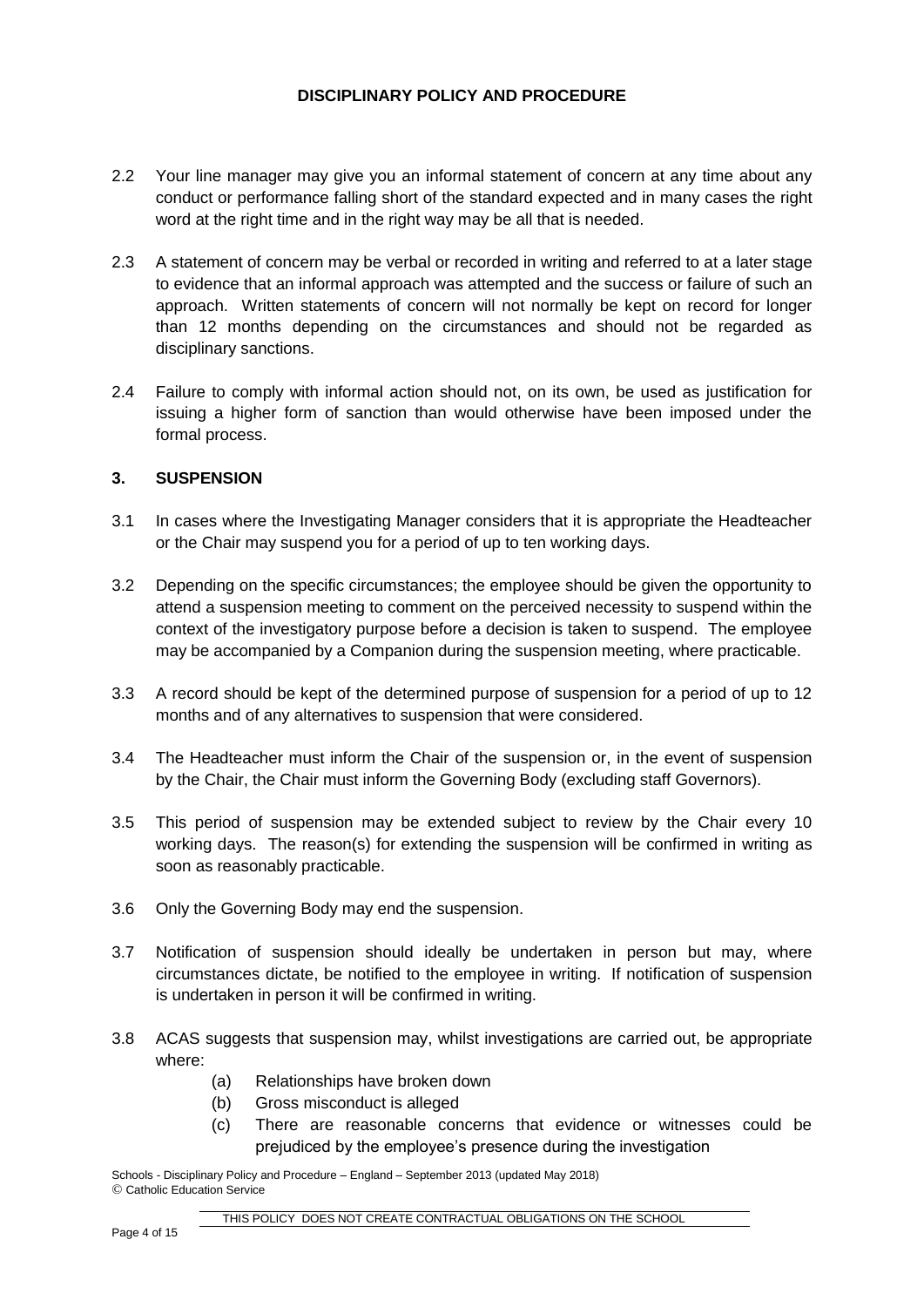- (d) There are responsibilities to other parties
- (e) It is necessary for the protection of pupils, staff or property
- (f) The presence at work of the employee under investigation may be an obstacle to a proper investigation.
- 3.9 Suspension is not intended to be a disciplinary sanction. You will receive full pay and benefits during a period of suspension (unless you are otherwise absent from work due to sickness or other leave and have exhausted the pay entitlements connected to such absence).
- 3.10 During a period of suspension the School may require that you do not:
	- 3.10.1 attend School at any time (except with the prior agreement of the Headteacher or Chair);
	- 3.10.2 communicate in any way with parents, pupils or governors except:
		- (a) with the prior written agreement of the Headteacher/Chair; or
		- (b) where following the investigation you are called to a formal disciplinary meeting, when you may then approach parents, pupils or governors as potential witnesses but this must be done via the Investigating Manager to avoid any data breach or breach of confidentiality.
	- 3.10.3 discuss the fact of your suspension or the fact, or nature, of the allegations against you with any member of staff except:
		- (a) with the prior written agreement of the Headteacher/Chair;
		- (b) for communication with your Companion who is a Trade Union representative;
		- (c) where you are called to an interview with the Investigating Manager or a Disciplinary Meeting, when you approach a Companion who is a colleague; or
		- (d) where you are called to a formal Disciplinary Meeting you may approach work colleagues as potential witnesses in support of your case.
- 3.11 During a period of suspension the School may suspend your access to your email account and to the Managed Learning Environment (MLE)/Virtual Learning Environment (VLE).
- 3.12 During a period of suspension the School may take such steps as necessary to cover your lessons or other commitments.
- 3.13 During any period of suspension your contractual duties to the School and to the Governing Body (whether express or implied) remain in force and enforceable.

#### **4. INVESTIGATING, DISCIPLINARY AND APPEAL MANAGERS**

4.1 The table below sets out the persons to be appointed throughout the stages of the disciplinary procedure depending on the person who is the subject of the disciplinary proceedings: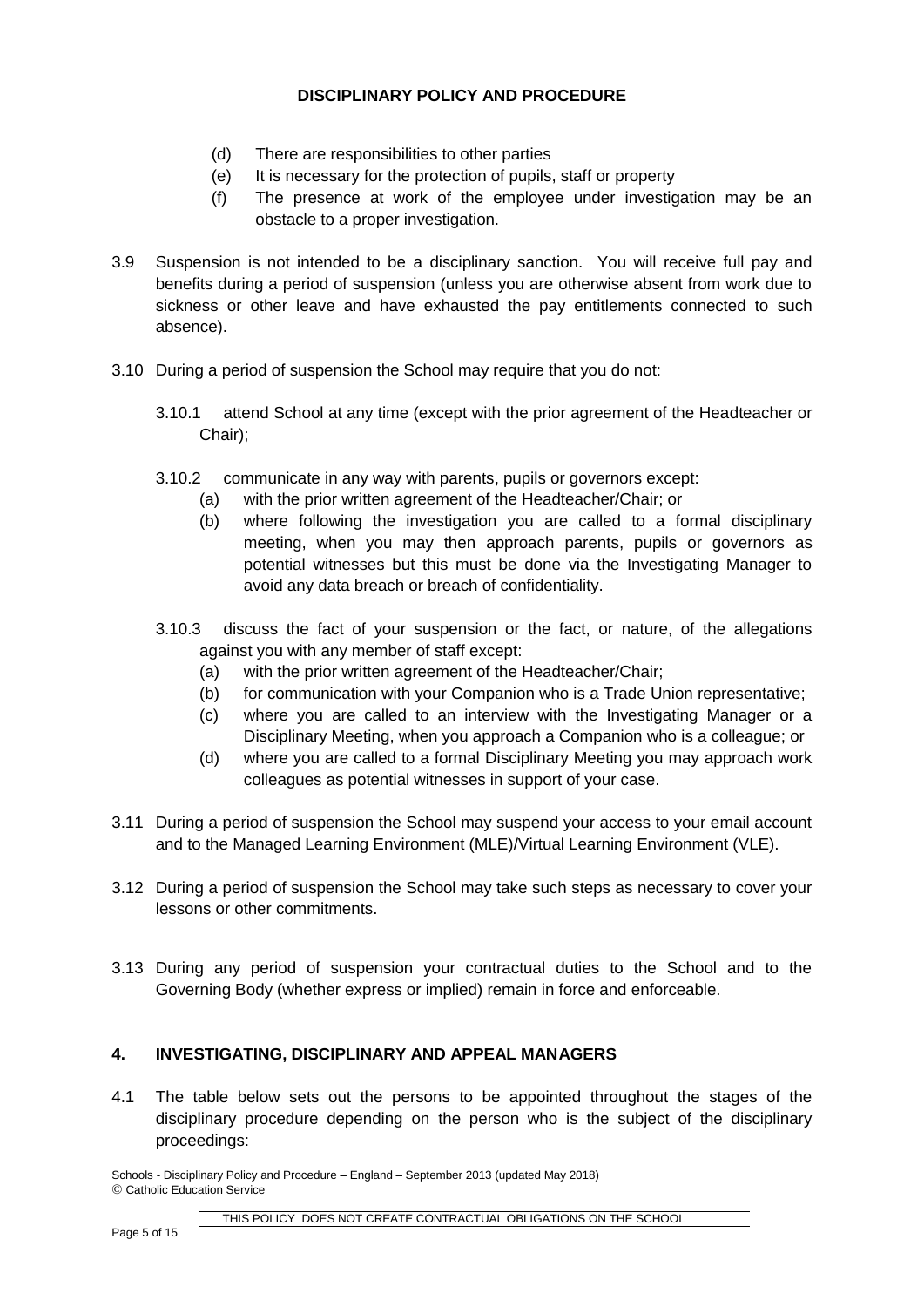| <b>Employee Level</b>                                                 | <b>Investigating</b><br><b>Manager</b>                                                                                                                                                                                                                      | <b>Disciplinary</b><br><b>Manager</b>                                                                                                                                                                   | <b>Appeal</b><br><b>Manager</b>                                     |
|-----------------------------------------------------------------------|-------------------------------------------------------------------------------------------------------------------------------------------------------------------------------------------------------------------------------------------------------------|---------------------------------------------------------------------------------------------------------------------------------------------------------------------------------------------------------|---------------------------------------------------------------------|
| Headteacher                                                           | Chair or a non-staff<br>Governor (other<br>than the Vice-<br>Chair) nominated<br>by the Chair                                                                                                                                                               | Governors'<br><b>Disciplinary Panel</b><br>appointed by the<br>Vice-Chair                                                                                                                               | Governors'<br><b>Appeal Panel</b><br>appointed by<br>the Vice-Chair |
| Other<br>Leadership<br>Spine and<br><b>School Business</b><br>Manager | Headteacher                                                                                                                                                                                                                                                 | Chair or a non-<br>staff Governor<br>(other than the<br>Vice-Chair)<br>nominated by the<br>Chair                                                                                                        | Governors'<br><b>Appeal Panel</b><br>appointed by<br>the Vice-Chair |
| Other Teaching<br><b>Staff</b>                                        | (1) A member<br>of<br>Leadership<br>Team<br>(other than<br>Headteach<br>er)<br>appointed<br>by the<br>Headteach<br>er, or in the<br>event that<br>$(1)$ above<br>cannot be<br>complied<br>with, $(2)$ A<br>person<br>appointed<br>by the<br>Headteach<br>er | <b>Headteacher</b><br>OR<br>In cases<br>where there is<br>a real risk of<br>dismissal, the<br>Chair or a non-<br>staff Governor<br>(other than the<br>Vice-Chair)<br>nominated by<br>the Chair<br>$(*)$ | Governors'<br><b>Appeal Panel</b><br>appointed by<br>the Chair      |
| <b>Other Support</b><br><b>Staff</b>                                  | A person appointed<br>by the Headteacher                                                                                                                                                                                                                    | <b>Headteacher</b><br>OR<br>In cases where<br>there is a real risk<br>of dismissal, the<br>Chair or a non-<br>staff Governor<br>(other than the<br>Vice-Chair)                                          | Governors'<br><b>Appeal Panel</b><br>appointed by<br>the Chair      |

Schools - Disciplinary Policy and Procedure – England – September 2013 (updated May 2018) © Catholic Education Service

THIS POLICY DOES NOT CREATE CONTRACTUAL OBLIGATIONS ON THE SCHOOL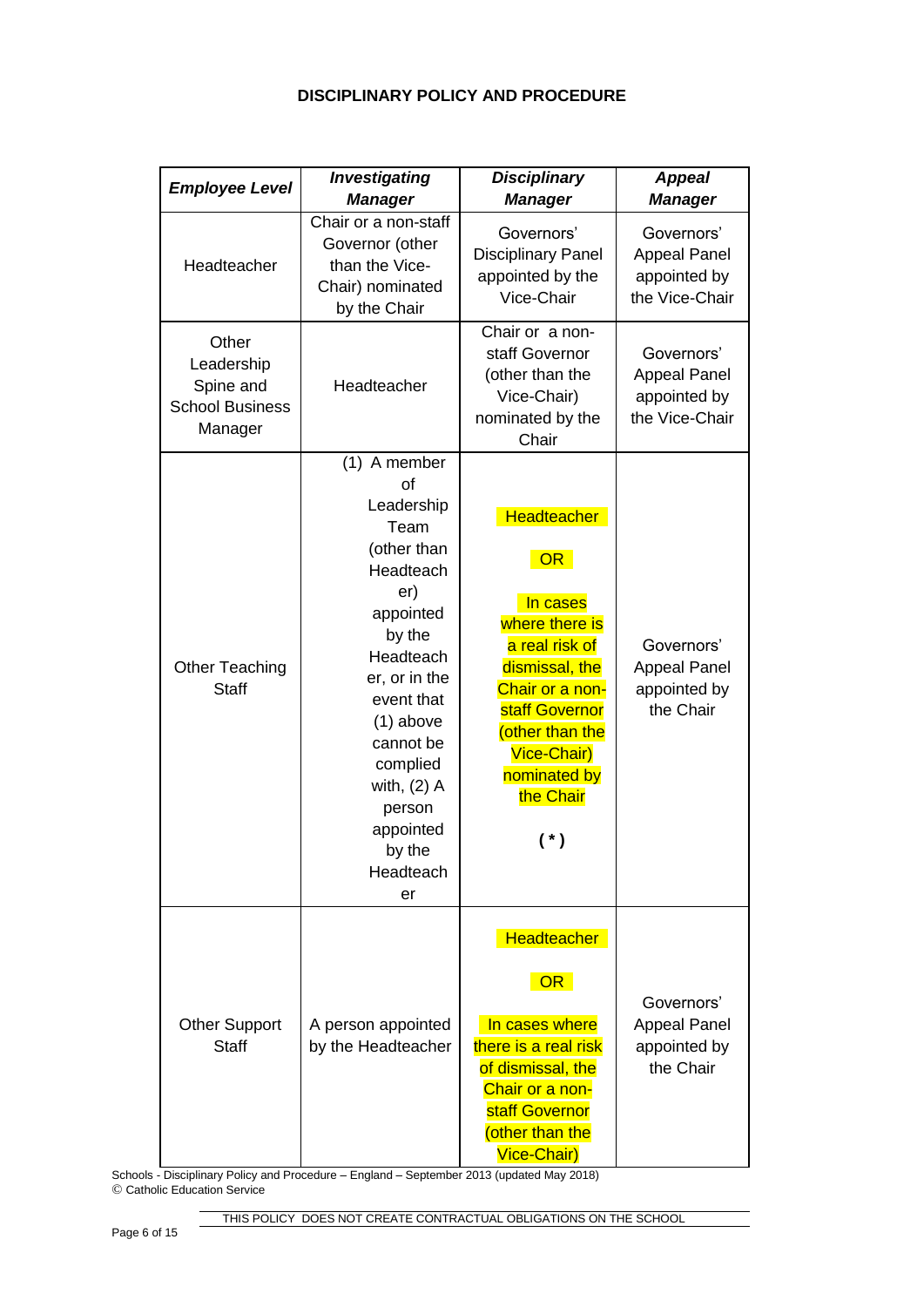|  | nominated by the<br>Chair |  |
|--|---------------------------|--|
|  | $*$ \                     |  |

- 4.2 In cases relating to any alleged gross misconduct that would bring the School into disrepute, particularly in relation to its religious character, the Chair may act as Investigating Manager regardless of the level of the employee involved and the Disciplinary Manager may be the Governors' Disciplinary Panel.
- **( \* ) In the case of disciplinary action involving Other Teaching Staff and Other Support Staff, the Headteacher should be appointed as Disciplinary Manager. However, if there is a real risk that in the event of the allegations being proven, a member of Other Teaching Staff or Other Support Staff could be dismissed, the Chair of Governors or a non-staff Governor appointed by the Chair (other than the Vice-Chair) must act as the Disciplinary Manager. Where the Governing Body amends the table above, it will need to ensure that it has appropriately delegated its power to dismiss.**
- **NB: In law, only the Governing Body, as the employer of staff, has the power to terminate employment, so that the Governing Body will need to ensure that it has delegated this power to the Disciplinary Manager.**
- **5. FORMAL PROCESS**

## 5.1 **Step 1 - Investigation**

- 5.1.1 The Investigating Manager will conduct an investigation into the alleged misconduct in a timely manner and without undue delay.
- 5.1.2 The Investigating Manager may appoint any other person from within the School or an external third party to assist in the investigation.
- 5.1.3 The Investigation Manager will notify you in writing of the fact of the investigation and the allegations made. The investigation may include a face to face interview with you but this is not mandatory. In the event of a face-to-face interview you will be notified at least 5 working days beforehand. You may, if you wish, provide a written statement or response to the Investigating Manager.
- 5.1.4 You are required to co-operate fully with the Investigating Manager to ensure that the investigation can be completed as swiftly and thoroughly as possible and, in any event, within a reasonable timeframe.
- 5.1.5 At the conclusion of the investigation, the Investigating Manager will produce an Investigation Report setting out, in detail, the allegations made in respect of your conduct, the evidence considered and a recommendation that either: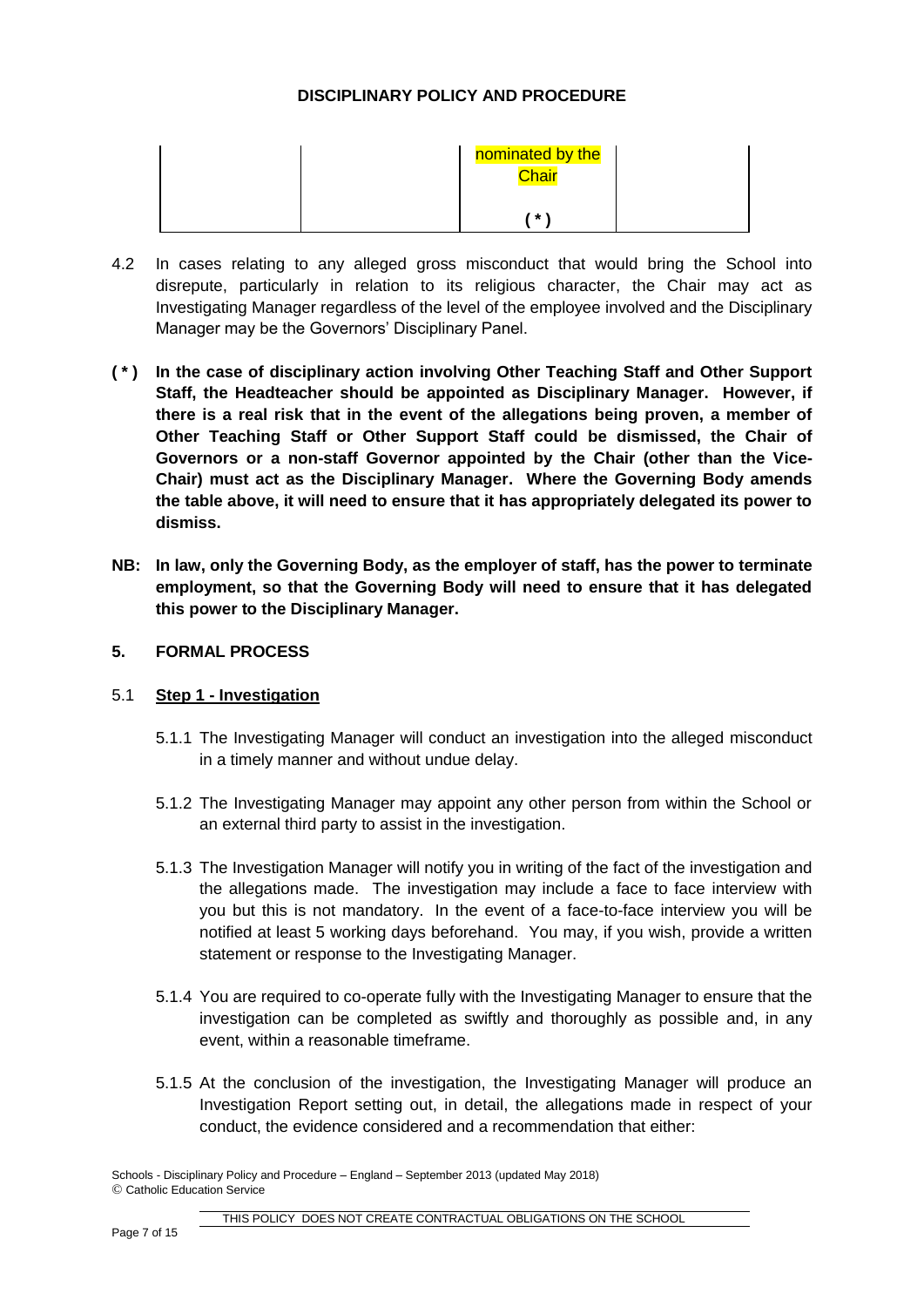- (a) A Disciplinary Manager be appointed and a Disciplinary Meeting be convened in accordance with Step 2 below; or
- (b) There is insufficient evidence to support the allegations of misconduct to proceed in accordance with Step 2 below and no further action will be taken under this Disciplinary Policy and Procedure.
- 5.1.6 You will be sent a copy of the Investigation Report as soon as reasonably practicable.

### 5.2 **Step 2 – Disciplinary Meeting**

- 5.2.1 If the Investigation Report contains a recommendation that you must attend a formal disciplinary meeting ("the Disciplinary Meeting") with the Disciplinary Manager appointed, the Investigating Manager will write a letter to you within 5 working days of receiving the Investigation Report, inviting you to the Disciplinary Meeting. If dismissal is a possible outcome this will be stated in the Disciplinary Manager's letter. The letter shall state that any documentation you wish to rely on must be submitted at least 3 days ahead of the Disciplinary Meeting.
- 5.2.2 The Disciplinary Meeting shall take place at least 5 working days after the Investigation Report was sent to you in accordance with Paragraph 5.1.6.
- 5.2.3 In advance of, and at the Disciplinary Meeting, the Disciplinary Manager shall consider:
	- (a) Evidence presented in support of the allegations of misconduct against you;
	- (b) Evidence presented in defence of the allegations of misconduct against you; and
	- (c) Where misconduct is admitted, whether in whole or in part, any evidence you have in mitigation.
- 5.2.4 The Disciplinary Manager may adjourn the Disciplinary Meeting to allow for further investigations in the light of your evidence and will reconvene the Disciplinary Meeting to give you an opportunity to comment on any further evidence produced by further investigations.
- 5.2.5 The Disciplinary Manager will hear oral evidence when it is considered appropriate to do so and where this will help to assist the investigation process. However, the Disciplinary Manager is not required to hear oral evidence and may rely on written evidence.
- 5.2.6 If the Disciplinary Manager does decide to hear oral evidence, you will be given an opportunity to comment on it either by (a) attending the meeting or (b) reviewing the notes of that oral evidence after the meeting (if you were not present at the meeting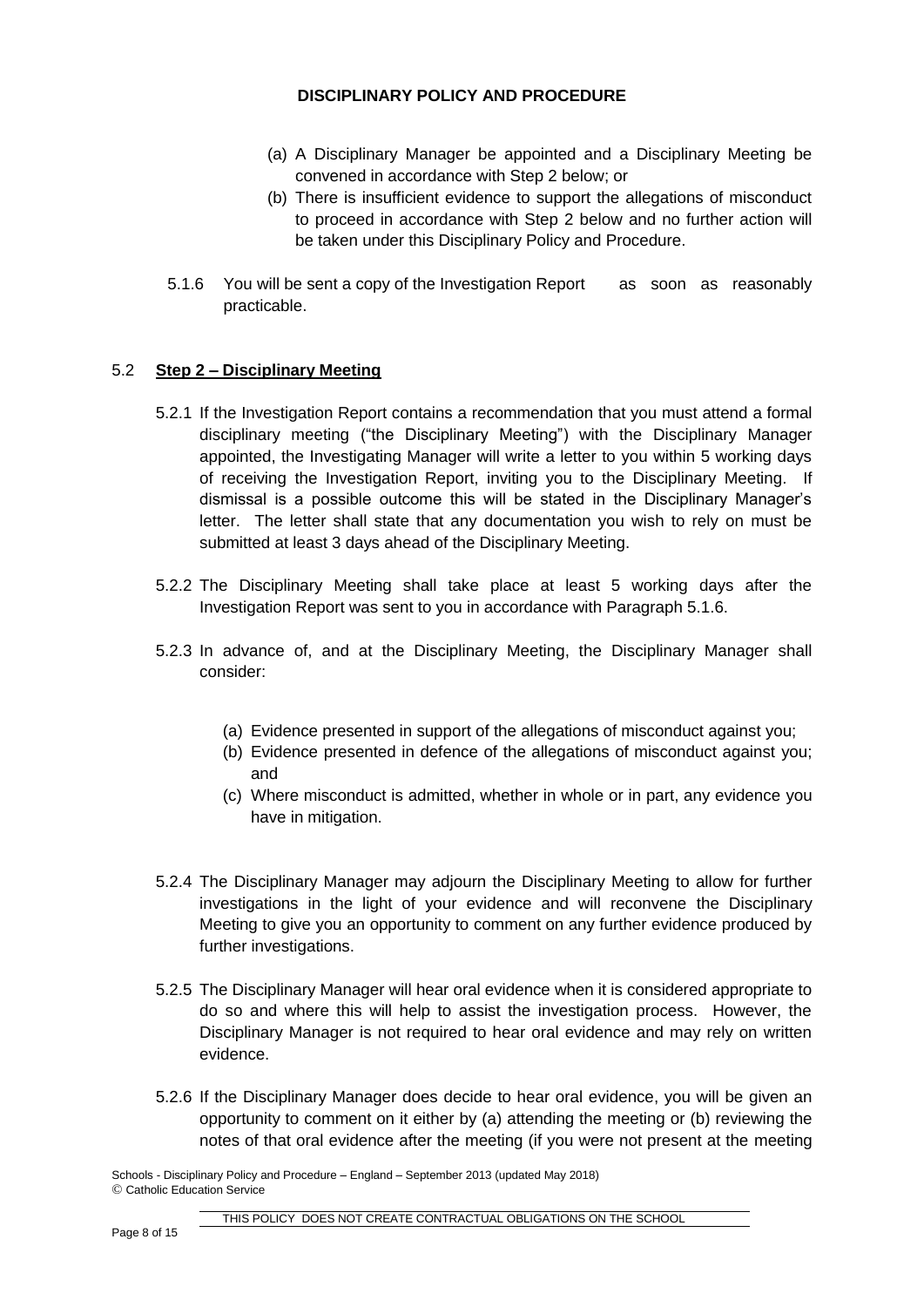when such oral evidence was given). In the event of (b) you must provide any response to the notes of the oral evidence within 5 working days of receipt of the same.

- 5.2.7 Once all the evidence has been considered, the Disciplinary Manager will confirm the outcome of the Disciplinary Meeting in writing to you within 5 working days of the date of the Disciplinary Meeting ("the Disciplinary Decision Letter") being either:
	- (a) the imposition of a formal disciplinary sanction in accordance with Paragraph 6; or
	- (b) that, on balance, there is insufficient evidence to substantiate the allegations made against you and so the disciplinary proceedings will be terminated and no further action will be taken under this Disciplinary Policy and Procedure.

### 5.3 **Step 3 – Appeal**

- 5.3.1 In the event that you are unsatisfied with the decision of the Disciplinary Manager as set out in the Disciplinary Decision Letter, you can appeal to the Appeal Manager provided that you do so in writing to the Clerk within 10 working days of the Disciplinary Decision Letter being sent to you.
- 5.3.2 Your appeal letter must clearly set out the grounds of your appeal. This will enable the Clerk and the Appeal Manager to determine if the appeal is to be by way of a rehearing of the case or by way of a review of the case.
- 5.3.3 The Appeal Meeting will normally be held within 20 working days of your appeal letter being received by the Clerk. If you are unavailable on the proposed date an alternative date will be offered if possible.
- 5.3.4 The Appeal Manager may consider any new evidence produced by you which was not available to the Disciplinary Manager.
- 5.3.5 The Appeal Manager may only consider new evidence produced by the Disciplinary Manager if it touches upon your credibility in relation to evidence you have already given or if it rebuts any new evidence produced, or any assertions made, by you in your grounds of appeal.
- 5.3.6 The Appeal Manager is not required to hear oral evidence and may rely on written evidence.
- 5.3.7 If the Appeal Manager does decide to hear oral evidence, you will be given an opportunity to comment on it either by (a) attending the meeting or (b) reviewing the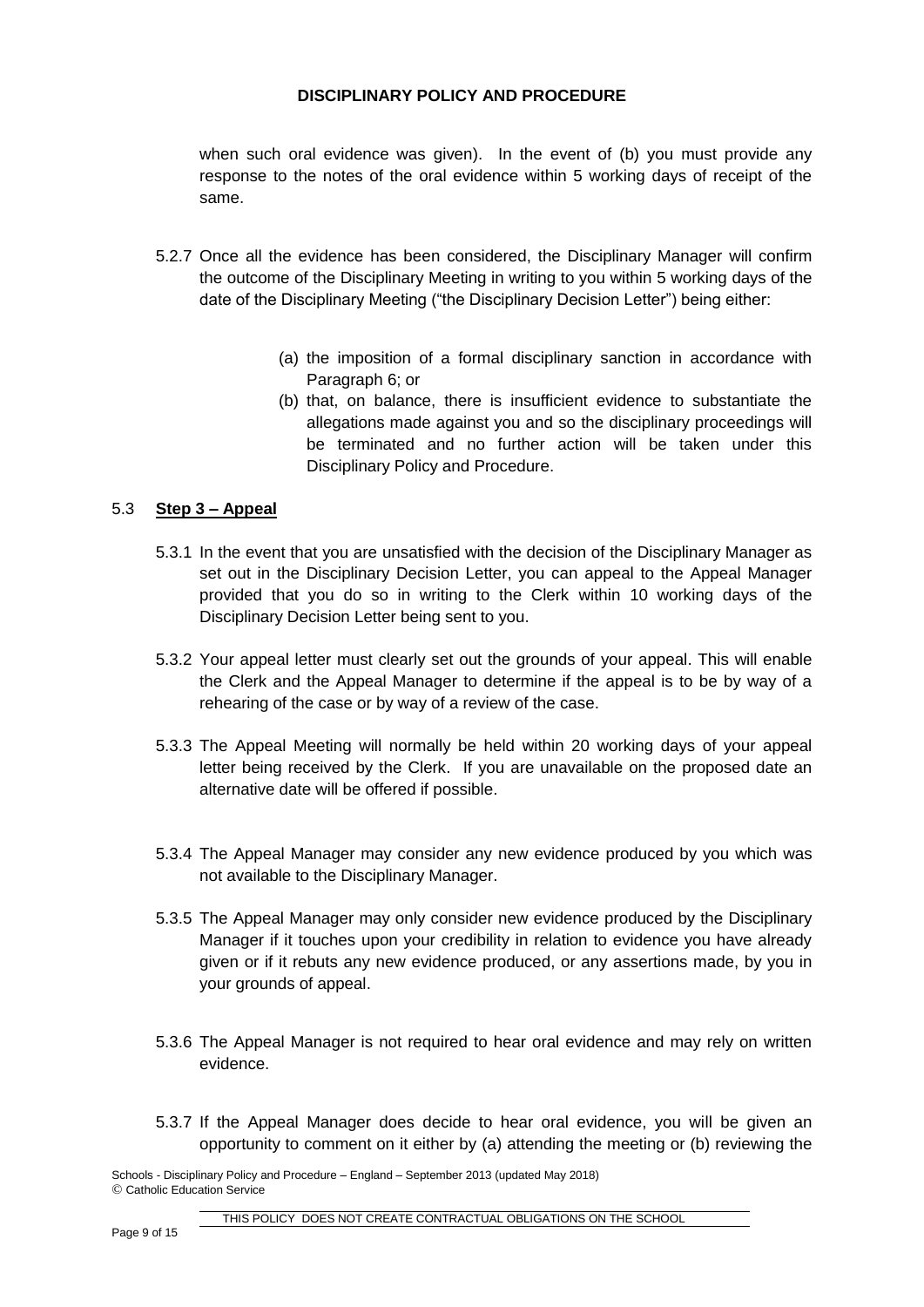notes of that oral evidence after the meeting (if you were not present at the meeting where such oral evidence was given). In the event of (b) you must provide any response to the notes of the oral evidence within 5 working days of receipt of the same.

5.3.8 The Appeal Manager will confirm the outcome of the Appeal Meeting in writing to you within 5 working days of the date of the Appeal Meeting. The decision of the Appeal Manager is final and there will be no further right of appeal. The outcomes of the Appeal Meeting are:

(a) the Appeal Manager may uphold the decision of the Disciplinary Manager; or (b) the Appeal Manager may uphold your appeal and overturn the decision of the Disciplinary Manager.

(c) the Appeal Manager may impose a lesser sanction.

## **6. FORMAL SANCTIONS**

The Disciplinary Manager may impose the following sanctions:

### 6.1 A First Written Warning

- 6.1.1 A First Written Warning will remain live for **12** months from the date that the Disciplinary Manager's written decision was sent to you.
- 6.1.2 For a first disciplinary offence (ignoring any informal action), a First Written Warning would be the normal response.

#### 6.2 A Final Written Warning

- 6.2.1 A Final Written Warning will remain live for **24** months from the date that the Disciplinary Manager's written decision was sent to you.
- 6.2.2 A Final Written Warning would normally be given for a second disciplinary offence committed or discovered during the currency of a live First Written Warning (even if that First Written Warning related to a different type of misconduct, if appropriate in the circumstances).
- 6.2.3 A Final Written Warning could be given for serious misconduct regardless of previous disciplinary history if the conduct is sufficiently serious.

#### 6.3 Dismissal on notice

6.3.1 Dismissal on contractual notice may be given for a disciplinary offence (other than an act of gross misconduct) committed or discovered during the currency of a live Final Written Warning (even if the Final Written Warning related to a different type of misconduct, if appropriate in the circumstances).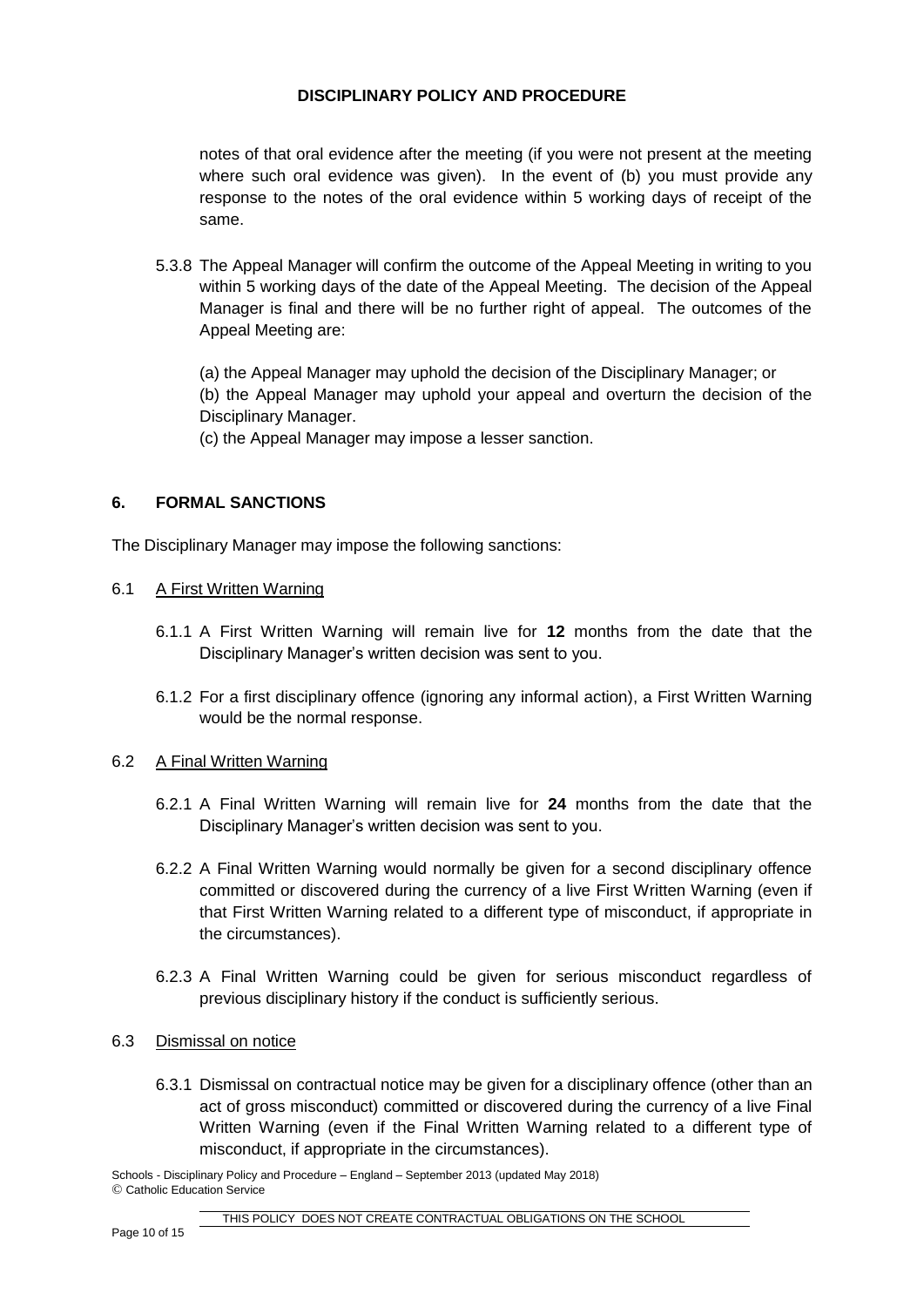- 6.3.2 For the avoidance of doubt the notice period commences immediately and does not await the outcome of any appeal.
- 6.3.3 In the event that your employment is terminated in accordance with this Paragraph 6.3:
	- (a) If your contract of employment contains a garden leave clause the Governing Body may exercise that clause so that you are not required to attend the School during the notice period but remain employed and so bound by the terms of your contract of employment until the expiry of the notice period; or
	- (b) If your contract of employment contains a payment in lieu of notice clause the Governing Body may exercise that clause to bring your contract to an end with immediate effect.

#### 6.4 Dismissal without notice or termination payment

- 6.4.1 Dismissal without notice or termination payment (also known as Summary Dismissal) will only occur if you have committed an act of gross misconduct or otherwise have destroyed the trust and confidence required between an employee and their employer, in this case between you and the Governing Body.
- 6.4.2 For the avoidance of doubt your dismissal takes effect immediately and does not await the outcome of any appeal.
- 6.4.3 The following is a **non-exhaustive** list of matters which the School considers may amount to gross misconduct:
	- (a) Conduct incompatible with, or prejudicial to, the religious character of the School or the precepts or tenets of the Catholic Church - amend as applicable for a joint Church school
	- (b) Conduct that is likely to bring the School or the Church into disrepute
	- (c) Conduct giving rise to any Child Protection issue including, but not limited to, a change in your DBS status during the course of your employment
	- (d) Failure to disclose your DBS status/submit to a DBS check where requested to do so by the Headteacher and/or the Governing Body
	- (e) A serious breach of any relevant code of conduct or professional standards
	- (f) Theft of any property
	- (g) Malicious or wilful damage to any property
	- (h) Knowingly or recklessly falsifying, or knowingly or recklessly causing falsification of, any documents whether for personal gain or not
	- (i) Ordering any goods or services on behalf of the School from a supplier in which you or a relative have a personal interest (whether financial or not) without declaring that interest and without the permission of the Governors' Finance Committee
	- (j) Dishonesty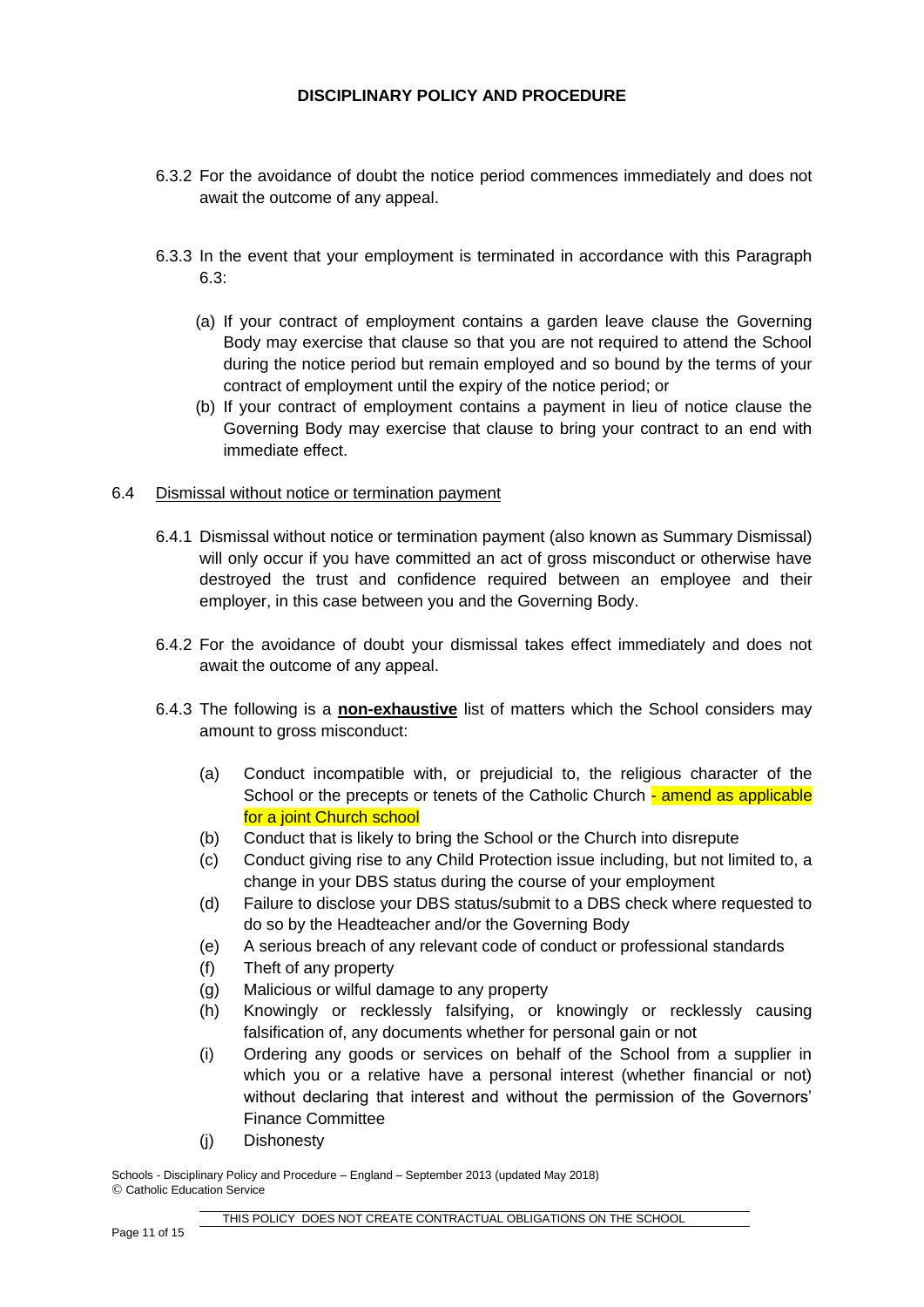- (k) Violence to any person
- (l) Unlawfully restraining a pupil
- (m) Abusive, threatening or offensive language or behaviour to any person
- (n) Unlawful discrimination or harassment
- (o) Bullying
- (p) Disclosing the contents of any live examination paper or assessment in advance to any pupil or parent
- (q) Concealing any actual or attempted cheating by any pupil or colleague
- (r) Attending work or undertaking duties whilst under the influence of alcohol or unlawful drugs
- (s) Misuse of the School's ICT (including internet and email access and any social networking policy) to view or distribute obscene, pornographic, defamatory or otherwise unacceptable material
- (t) Supplying your personal contact details to a pupil without express authorisation from the Headteacher
- (u) Interacting with a pupil online out of school hours other than through the Managed Learning Environment
- (v) Making any sexual or romantic contact with any pupil whatever the age of the pupil
- (w) Breaching the confidentiality, data protection or privacy obligations surrounding the School, a parent, pupil, colleague or Governor
- (x) Covert recording of any meetings without the knowledge or consent of all persons present
- (y) Serious breach of health and safety procedures
- (z) Serious negligence (whether or not leading to any actual loss)
- (aa) Criminal activity during the course of employment
- (bb) Making a false malicious or vexatious allegation against the School, a parent, pupil, colleague or Governor
- 6.5 In all cases where the formal sanction involves dismissal, the Disciplinary Manager will recommend to the Governing Body that your employment is terminated in accordance with your contract of employment (where appropriate) and the Governing Body will take steps to terminate your employment.

#### 6.6 Voluntary demotion as an alternative to higher formal sanction

- 6.6.1 There may be a situation where the Disciplinary Manager considers that a recent promotion or job change has been a contributory factor in your misconduct.
- 6.6.2 Where paragraph 6.6.1 applies, the Disciplinary Manager may offer you the option of taking a voluntary demotion as an alternative to a higher formal sanction. Any such offer shall be made in writing.

#### **7. GOVERNORS' PANELS**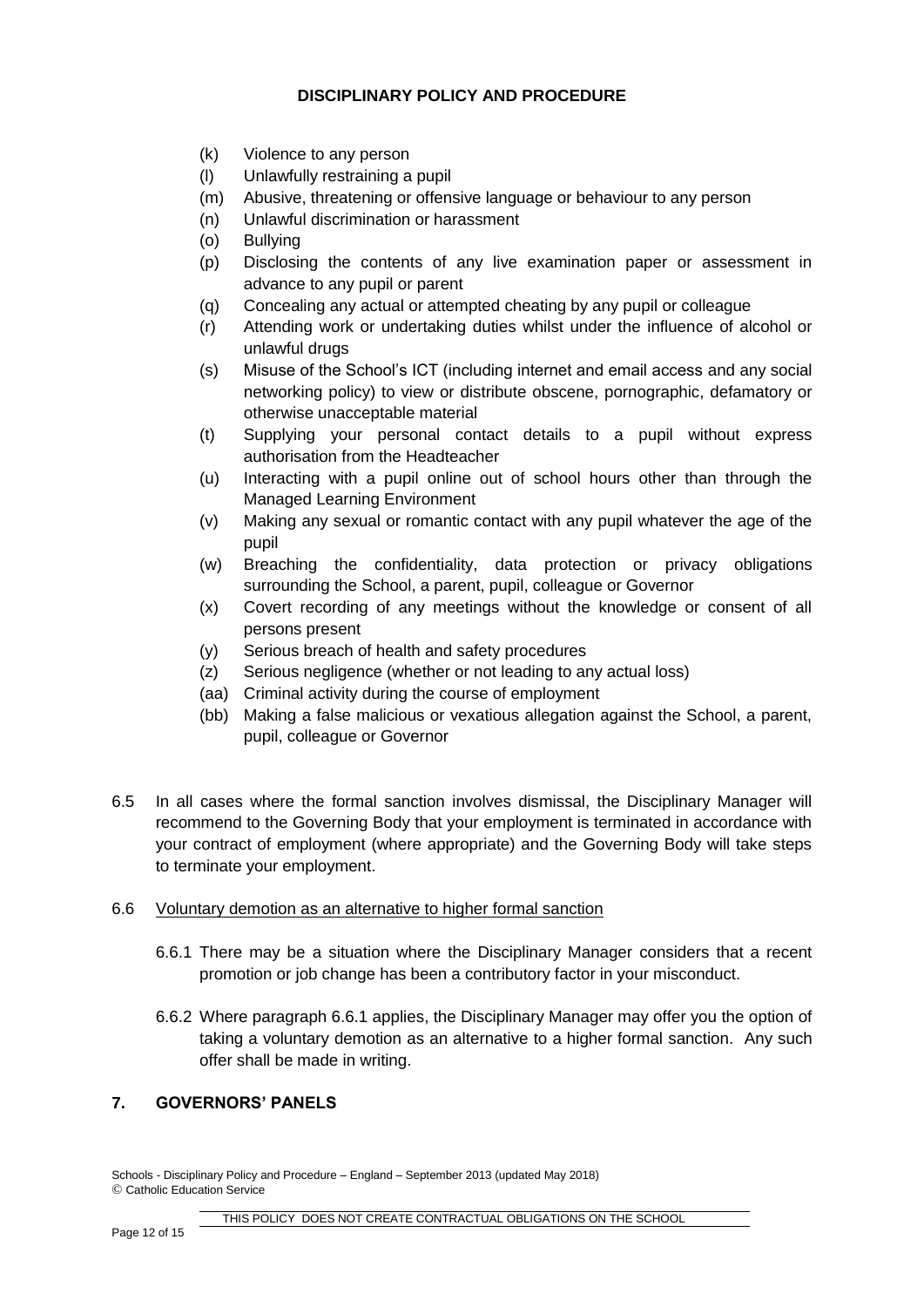- 7.1 Governors' Disciplinary and Appeal Panels shall comprise three non-staff Governors not previously involved in the matter and shall not comprise the Chair or Vice-Chair unless there are insufficient numbers of non-staff Governors not previously involved in the matter, in which case the Chair and/or Vice-Chair may be appointed to a Governors' Disciplinary or Appeal Panel.
- 7.2 In the event that there are insufficient numbers of Governors available to participate in a Governors' Disciplinary or Appeal Panel, the Governing Body may appoint associate members to solely participate in the appropriate Panel on the recommendation of the Diocesan Schools Commission.

## **8. COMPANION**

- 8.1 If you are the subject of disciplinary allegations leading to a meeting with the Investigation Manager, the Disciplinary Manager or the Appeal Manager, you may be accompanied at such interview or meeting by a Companion.
- 8.2 You must let the relevant Manager know who your Companion will be at least one working day before the relevant interview or meeting.
- 8.3 If you have any particular reasonable need, for example, because you have a disability, you can also be accompanied by a suitable helper.
- 8.4 Your Companion can address the relevant interview or meeting in order to:
	- (a) put your case;
	- (b) sum up your case;
	- (c) respond on your behalf to any view expressed at the relevant interview or meeting; and
	- (d) Ask questions on your behalf.
- 8.5 Your Companion can also confer with you during the relevant interview or meeting.
- 8.6 Your Companion has no right to:
	- (a) answer questions on your behalf;
	- (b) address the relevant interview or meeting if you do not wish it; or
	- (c) prevent you from explaining your case.
- 8.7 Where you have identified your Companion and they have confirmed in writing to the relevant Manager that they cannot attend the date or time set for the relevant interview or meeting, the relevant person will not usually postpone the meeting for a period in excess of five working days from the date set by the School to a date or time agreed with your Companion provided that it is reasonable in all the circumstances. Should your Companion subsequently be unable to attend the rearranged date, the meeting may be held in their absence or written representations will be accepted

#### **9. TIMING OF INTERVIEW MEETINGS**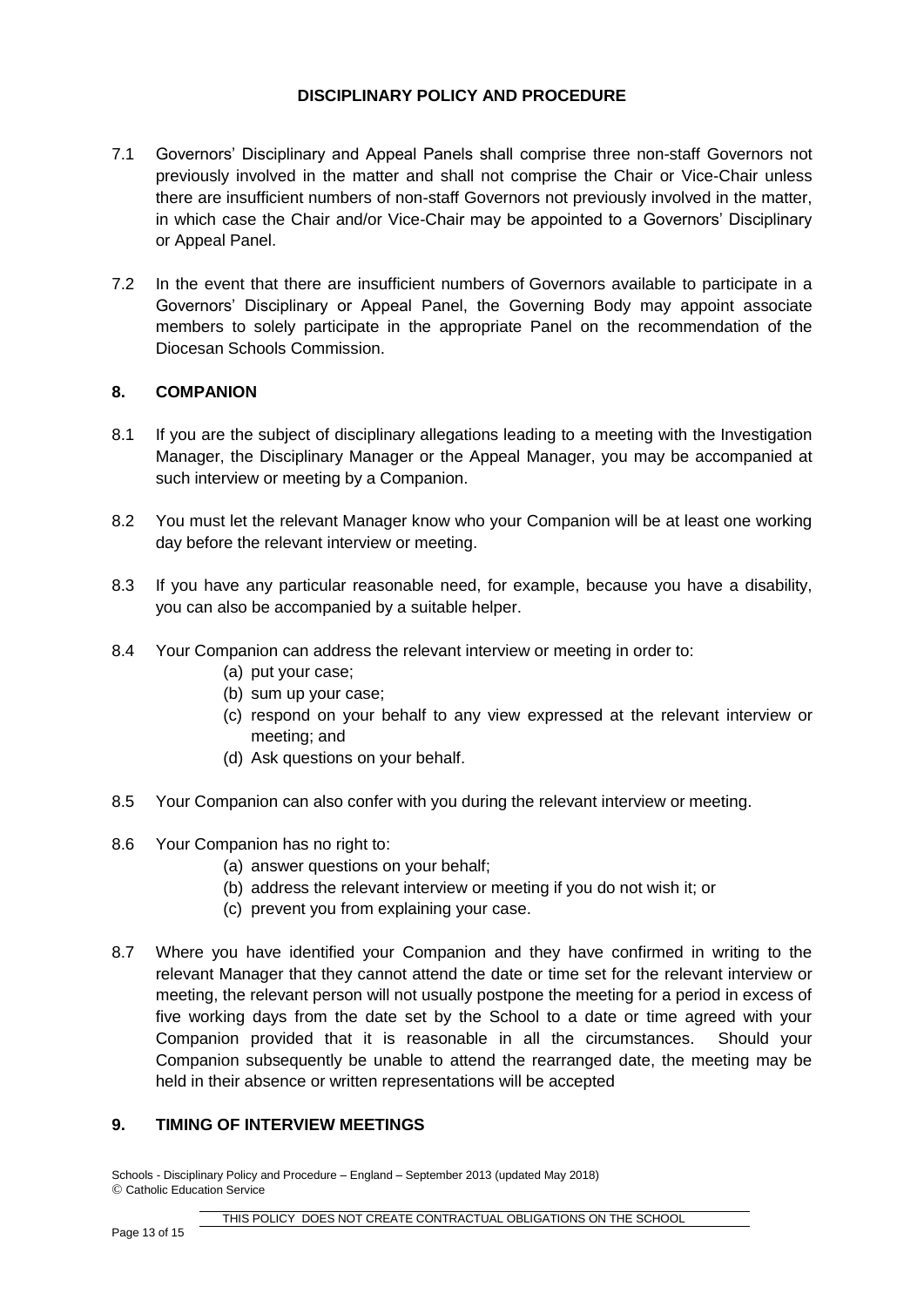Interviews or meetings under this procedure may:

- 9.1 need to be held when you were timetabled to teach;
- 9.2 exceptionally be held during planning, preparation and administration time if this does not impact on lesson preparation;
- 9.3 be held after the end of the School day;
- 9.4 Not be held on days on which you would not ordinarily work;
- 9.5 Be extended by agreement between the parties if the time limits cannot be met for any justifiable reason.

## **10. VENUE FOR INTERVIEWS OR MEETINGS**

If the allegations are sensitive the relevant Manager may hold the interview or meeting off the School site.

## **11. ASSISTANCE**

- 11.1 In any case concerning the religious character of the School, the Diocesan Schools Commission must be notified immediately the School becomes aware of the allegations and it may be represented at any relevant interview or meeting to advise the Investigating Manager, Disciplinary Manager or Appeal Manager.
- 11.2 In all cases involving any disciplinary sanction in relation to the Headteacher or to a person on the Leadership Spine, or to potential or actual dismissal of any other member of staff, the Diocesan Schools Commission and/or the Local Authority may send a representative to advise the Disciplinary Manager or Appeal Manager.

## **12. TRADE UNION OFFICERS**

The School notes and adopts the ACAS Code of Practice's statement "Where disciplinary action is being considered against an employee who is a trade union representative the normal disciplinary procedure should be followed. Depending on the circumstances, however, it is advisable to discuss the matter at an early stage with an official employed by the union, after obtaining the employee's agreement."

## **13. REFERRALS**

- 13.1 Where a teacher is dismissed for serious misconduct (or may have been dismissed for serious misconduct if the teacher had not resigned) the School must consider whether to refer the circumstances to the Department of Education and Teaching Regulation Agency under section 141D of the Education Act 2002 which came into force on 1 April 2012.
- 13.2 Where a person working within the School (whether a teacher or not) is dismissed or would have been dismissed if they had not resigned because that person committed conduct:
	- (a) which endangered a child or was likely to endanger a child